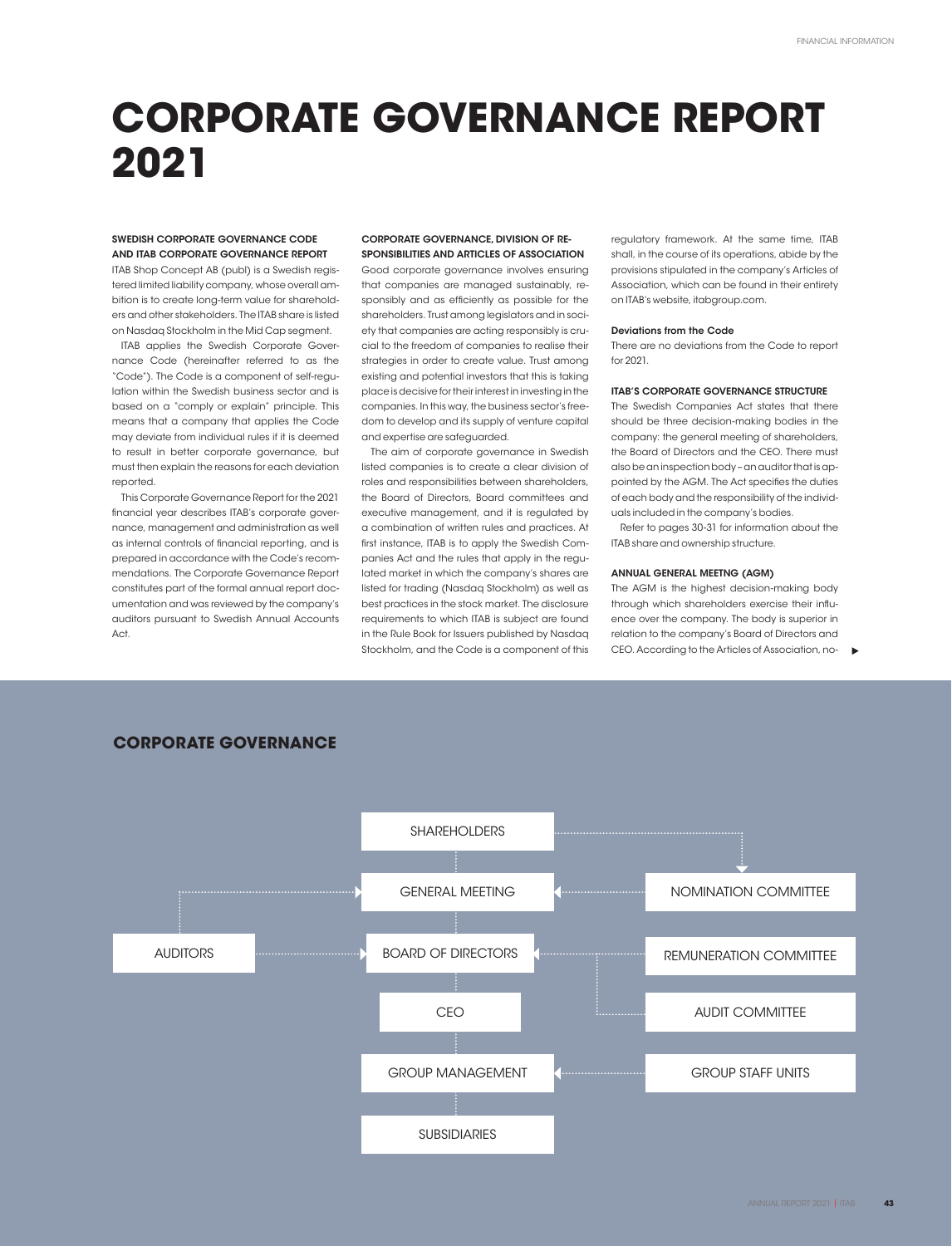$\blacktriangleright$  tices to attend a general meeting shall be published by means of an announcement in Postoch Inrikes Tidningar (Official Swedish Gazette) and on the company's website. Information that a notice has been issued must be announced in Dagens Industri. The statutory AGM passes resolutions on the adoption of annual accounts and consolidated accounts, discharge the Board of Directors and CEO from liability, appropriation of profits for the past year, election of the Board and, when required, auditors, and other matters in accordance with the Swedish Companies Act and the Articles of Association.

All shareholders registered in the shareholders' register and who have given notice of attendance may participate in the meeting and vote according to the number of shares owned. Shareholders who are unable to attend in person may exercise their rights by proxy. The company does not apply any special arrangements regarding the function of the general meeting due to provisions in the Articles of Association or, insofar as is known to the company, due to shareholder agreements.

# Extraordinary General Meeting 2021

ITAB held an Extraordinary General Meeting on Friday, 15 January 2021. Due to precautionary measures related to the COVID-19 pandemic, the meeting was held without the physical attendance of shareholders, proxies and external representatives, and shareholders could only exercise their voting rights by post prior to the meeting, in accordance with Sections 20 and 22 of the Act on Temporary Exemptions to Facilitate the Execution of General Meetings in Companies and Associations (2020: 198). Slightly more than 270 million votes were cast ahead of the meeting, corresponding to approximately 90 percent of the total number votes in company at that time.

The general meeting resolved, among other things, to authorise the Board to implement the proposed offset issue and rights issue as part of ITAB's recapitalisation (see pages 35-36 for further information). It also resolved that the Articles of Association's limit on the number of Board members and deputies be amended to a allow for a maximum of nine members, with no more than nine deputies. Vegard Søraunet was elected as a new Board member.

## Annual General Meeting 2021

ITAB's AGM was held on Tuesday, 11 May 2021. Due to precautionary measures related to the COVID-19 pandemic, the meeting was held without the physical attendance of shareholders, proxies and external representatives, and shareholders could only exercise their voting rights by post prior to the meeting, in accordance with Sections 20 and 22 of the Act on Temporary Exemptions to Facilitate the Execution of General Meetings in Companies and Associations (2020: 198). Slightly more than 150 million votes were cast ahead of the meeting, corresponding to approximately 69 percent of the total number shares and votes in the company.

The following main resolutions were passed: • Discharge from liability for the Board of Direc-

tors, CEO and Vice President for their adminis-

tration in the 2020 financial year.

- Re-election of Board members Anna Benjamin, Jan Frykhammar, Petter Fägersten, Eva Karlsson, Anders Moberg, Roberto Monti, Fredrik Rapp, Vegard Søraunet and Ruthger de Vries.
- Anders Moberg was re-elected as Chairman.
- Ulf Hedlundh (Chairman), Fredrik Rapp and Per Rodert were elected to the Nomination Committee.
- The registered auditing company Ernst & Young AB was elected as auditors, with authorised public accountant Joakim Falck as auditor in charge.
- Fees to the Board of Directors and auditors, and the Remuneration Report 2020, as well as updated guidelines for remuneration to senior executives were adopted.
- Authorisation to the Board to decide on the purchase and conveyance of own shares.
- Authorisation of the Board to decide on new issues of shares up to a maximum of 10 percent of the company's outstanding shares.

## ANNUAL GENERAL MEETING 2022

ITAB's AGM will be held on Tuesday, 10 May 2022 in Jönköping, Sweden. Further information can be found on page 91.

# NOMINATION COMMITTEE

In accordance with Code, ITAB shall have a Nomination Committee. The Nomination Committee is the general meeting's body for proposals to the meeting's decisions regarding appointment issues in order to provide good conditions for the meeting's decisions on these issues.

The 2021 AGM appointed Ulf Hedlundh, Fredrik Rapp and Per Rodert as members of the Nomination Committee in preparation for the 2022 AGM, with Ulf Hedlundh as Chairman. The members of the Nomination Committee were appointed for the period up to and including the 2022 AGM. In the event that a member steps down from the Nomination Committee before its work is completed, the remaining members are tasked with appointing a new member.

Ahead of the AGM 2022, the Nomination Committee is assigned with preparing and presenting proposals for the Chairman of the Meeting, Board members and the Chairman of the Board, fees to members of the Board and committees, and where applicable, the election of and fees to auditors. The Nomination Committee shall in other respects fulfil its tasks in accordance with the Code. In its assessment of the Board's evaluation and in its proposals, the Nomination Committee shall pay particular attention to the requirement for diversity and breadth in the Board and strive for an even gender distribution in accordance with the diversity policy according to rule 4.1 in the Code. The Nomination Committee's proposals shall be included in the notice to attend the 2022 AGM. In conjunction with the Board issuing the notice to attend the AGM, the Nomination Committee shall ensure that the company publishes the Nomination Committee's proposals and reasoned statement as well as information about how the Nomination Committee has conducted its work on ITAB's website, itabgroup.com.

For the Nomination Committee's work, a fee of SEK 30,000 shall be paid to the Chairman and SEK 15,000 to each of the other members.

Ahead of the 2022 AGM, the Nomination Committee has evaluated relevant aspects of Board's work and, to date, has held five minuted meetings with all members present, and had several other contacts.

## BOARD OF DIRECTORS

The tasks of the Board of Directors are to manage the company's affairs on behalf of the shareholders. According to ITAB's Articles of Association, the Board of Directors must comprise at least three and at most nine Board members with no more than nine deputies.

### Board members

At the end of 2021, the Board of Directors of ITAB Shop Concept AB consisted of nine regular members appointed by the AGM of 11 May 2021: Anders Moberg (Chairman), Anna Benjamin, Jan Frykhammar, Petter Fägersten, Eva Karlsson, Roberto Monti, Fredrik Rapp, Vegard Søraunet and Ruthger de Vries. A presentation of these Board members, including information about their other assignments, is presented on page 88 as well as on ITAB's website, itabgroup.com. The CEO and other officers of the Group participate in Board meetings, acting as rapporteur or in administrative functions.

All of the Board members are independent in relation to the company and its senior executives. Six of the Board members are independent in relation to the major shareholders. The Board thereby fulfils the requirements for independence pursuant to regulatory frameworks. The Articles of Association does not contain any special conditions for appointment and dismissal of Board members or change of the Articles of Association.

In accordance with the AGM's resolution in May 2021, Directors' fees totalled SEK 2,500,000, of which SEK 500,000 was paid to the Chairman of the Board and SEK 250,000 to each of the other Board members.

Refer also to page 45 for a summary of the Board members and their committee membership(s), attendance at Board meetings, independence and Directors' fees.

#### Chairman of the Board

The Chairman of the Board is tasked with ensuring that the Board's work is well organised and efficiently conducted, and that the Board fulfils its assignments. The Chairman shall, in particular, organise and lead the Board's work to create the best possible conditions for the Board's work. The Chairman is tasked with ensuring that new Board members participate in requisite introductions and other training that the Board's Chairman and Board member deem to be appropriate, that the Board continuously updates and deepens its knowledge of the company, that Board meetings are held when required and that satisfactory information and supporting material for decisions is obtained for its work, that the proposed agendas for Board meetings are adopted in consultation with the CEO, that the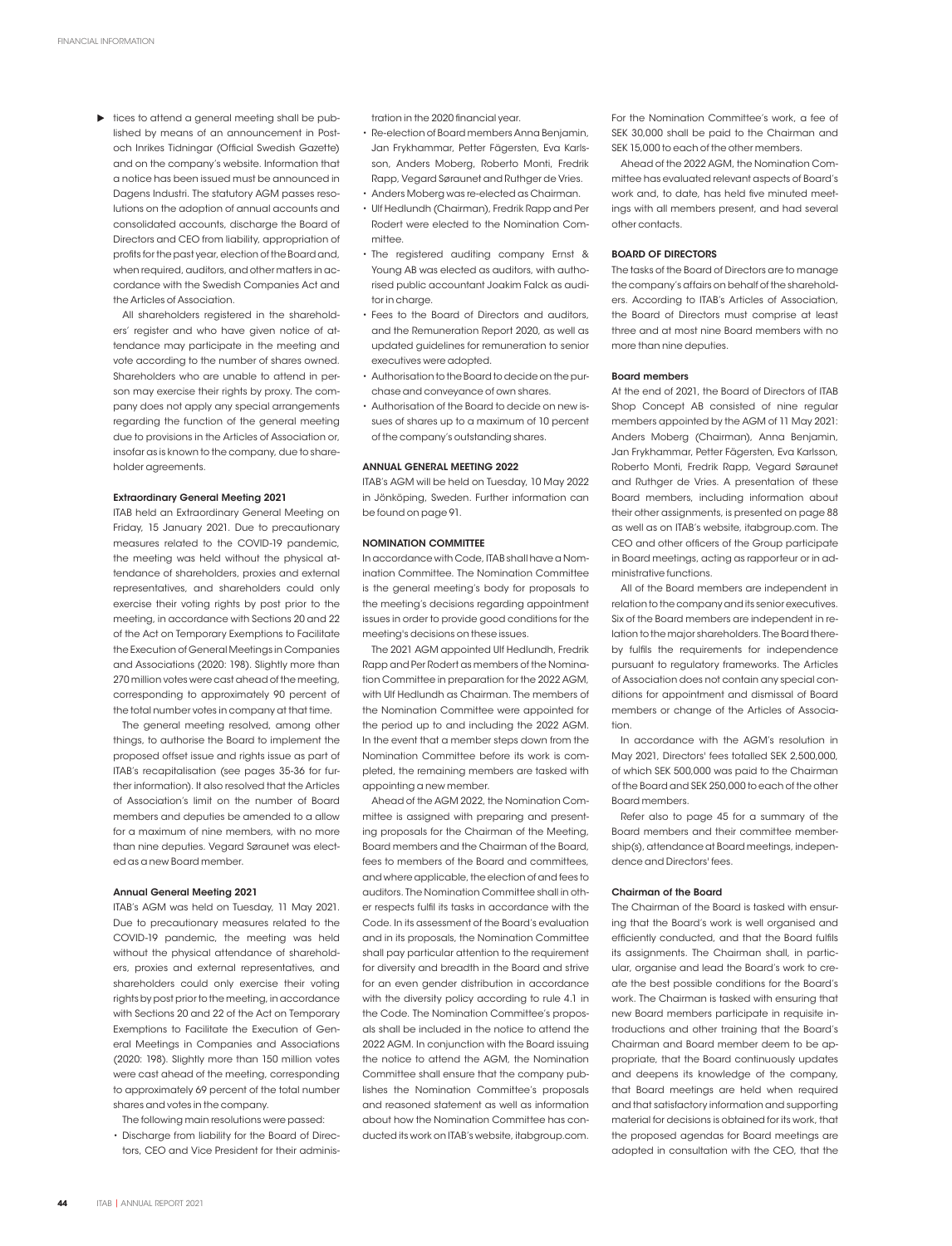Board's resolutions are implemented, and that the Board's work is evaluated annually. The Chairman is responsible for contacts with shareholders regarding shareholder issues and for conveying the views of shareholders to the Board.

# Board duties

The Board of Directors has ultimate responsibility for the company's organisation and the administration of the company's affairs in the interests of the company and all shareholders, pursuant to the laws, ordinances and agreements that the company is subject to. The Board shall also, based on an analysis of the business environment, pass resolutions on strategic issues.

The Board annually adopts written rules of procedures that regulate the Board's work and its division of responsibilities, including its committees, decision-making bodies within the Board, the Board's meeting plan and the Chairman's tasks as well as instructions for the financial reporting. The Board has also issued instructions to the CEO, which includes decision authority for investments, corporate acquisitions and divestments as well as financing matters. The Board has also adopted a number of policies for the Group's operations, such as a Code of Conduct.

The Board monitors the CEO's work by continuously following up operations during the year and is responsible for ensuring that the organisation, management and guidelines for the administration of the company's affairs are appropriately structured and that company has good internal controls and efficient systems for the follow-up and control of the company's operations and compliance with laws and regulations that are applicable to the company's operations. The company's auditor attends at least one of the Board's meetings annually. On such occasions, the auditor's observations concerning the company's accounts, procedures and internal control are reported and reviewed.

The Board is also responsible for the determination, development and follow-up of the company's goals and strategy, decisions about acquisitions and divestments of businesses, major investments, repurchases of own shares as well as the appointment and remuneration of executive management. The Board of Directors and CEO submit the annual accounts to the AGM.

Furthermore, the Board is responsible for preparing an annual Corporate Governance Report that shall include the Board of Directors' actions to follow up on internal controls related to the financial reporting and on how reporting to the Board has worked. The Corporate Governance Report shall be reviewed by the company's auditor. In connection with this, the Board shall annually assess and decide whether the company should have a special review function (internal audit). This decision shall be justified in the Corporate Governance Report.

The Board conducts an annual evaluation of its work, whereby a questionnaire is sent out to all its Directors. The results are compiled by the Chairman of the Nomination Committee, who then provides feedback to each Board member. The Board continuously evaluates the CEO's work.

Each Board member shall independently assess the matters that are to be addressed by the Board and request the information that the Board member deems necessary for the Board to make a well-informed decision. Each Board member shall continuously acquire knowledge of the company's operations, organisation, markets and similar information required for their assignment.

#### The Board's work

The Board's work follows an annual plan. In addition to the statutory meeting held in connection with the AGM, the Board normally meets seven times a year (regular meetings). Extraordinary meetings are convened as needed. Every meeting follows an agenda that is provided together with other underlying documentation to Board members prior to each Board meeting. Board resolutions are passed following a discussion led by the Chairman. Committees appointed by the Board are tasked with preparing matters for resolutions by the Board (see below).

The agenda of the statutory Board meeting includes adoption the Board's rules of procedures, decisions about company signatories and the approval of minutes. The regular meeting held in February addresses the annual accounts, proposals on the appropriation of profits and the Year-End Report. In conjunction with this, the

company's auditors submit a report to the Audit Committee with their findings and assessments of the conducted audit. Every regular meeting generally includes several other fixed items for presentation, such as a report on the current financial outcome of the operations.

The Board held seven regular meetings, of which one was a statutory meeting, and five extraordinary Board meetings in 2021, . The attendance at Board meetings and committee meetings is presented in the summary below. Essential subjects that have been discussed during the year include:

- Long-term goals for the operations
- Strategic direction for the operations
- Business plans, financial plans and forecasts
- Investments
- Long-term financing
- Policies and guidelines
- Risk management and internal control
- Interim reports and Annual Report
- Reports from the Board's committees
- Sustainability work
- External audit follow-up

## Audit Committee

The Board of Directors has appointed an Audit Committee that, without impacting the Board's responsibilities and assignments in general, is to prepare the Board's work of quality-assuring the company's financial reporting, continually meet with the company's auditors to obtain information about the focus and scope of the audit as well as discuss coordination between the external audit and the internal control and views of the company's risks. The Audit Committee is also responsible for establishing guidelines regarding which services other than audits the company may procure from the company's auditors, evaluate the audit work and notify the company's Nomination Committee about the results of the evaluation as well as assist the Nomination Committee in preparing proposals for the election of auditors and the payment of fees for the audit work.

ITAB's Audit Committee comprises Jan Frykhammar (Chairman of the Committee), Anna Benjamin, Roberto Monti and Ruthger de Vries. All members of the committee are in-

# **THE BOARD OF DIRECTORS' AND COMMITTEES' COMPOSITION, INDEPENDENCE, ATTENDANCE AND FEES 2021**

| Name                          | Assignment     | Committee                 |                          | Independent in relation to <sup>1)</sup> |                                   | Participation in                       |                                             |                                         |                                                     |
|-------------------------------|----------------|---------------------------|--------------------------|------------------------------------------|-----------------------------------|----------------------------------------|---------------------------------------------|-----------------------------------------|-----------------------------------------------------|
|                               |                | <b>Remuneration Audit</b> |                          | Company<br>and executive<br>management   | <b>Major</b><br>share-<br>holders | Board<br>meetings<br>(total<br>number) | Remuneration<br>Committee<br>(total number) | Audit<br>Committee<br>(total<br>number) | Directors'<br>fees incl.<br>committee<br>fees (SEK) |
| Anders Moberg                 | Chairman       | Chairman                  | $\overline{\phantom{0}}$ | <b>Yes</b>                               | Yes                               | 12(12)                                 | 3(3)                                        | -                                       | 540,000                                             |
| Anna Benjamin                 | Board member   | $\overline{\phantom{a}}$  | Member                   | Yes                                      | Yes                               | 12(12)                                 | $\overline{\phantom{a}}$                    | 6(6)                                    | 280,000                                             |
| Jan Frykhammar                | Board member   | $\sim$                    | Chairman                 | Yes                                      | Yes                               | 12(12)                                 | ٠                                           | 6(6)                                    | 310,000                                             |
| Petter Fägersten              | Board member - |                           |                          | Yes                                      | <b>No</b>                         | 12(12)                                 | ٠                                           |                                         | 250,000                                             |
| Eva Karlsson                  | Board member   | Member                    |                          | Yes                                      | Yes                               | 12(12)                                 | 3(3)                                        | ٠                                       | 280,000                                             |
| Roberto Monti                 | Board member   | $\overline{\phantom{a}}$  | Member                   | Yes                                      | Yes                               | 12(12)                                 | $\overline{\phantom{a}}$                    | 6(6)                                    | 280,000                                             |
| <b>Fredrik Rapp</b>           | Board member   | Member                    | -                        | Yes                                      | <b>No</b>                         | 12(12)                                 | 3(3)                                        | $\overline{\phantom{a}}$                | 280,000                                             |
| Vegard Søraunet <sup>2)</sup> | Board member   | Member                    | -                        | Yes                                      | <b>No</b>                         | 12(12)                                 | 3(3)                                        | ۰                                       | 280,000                                             |
| Ruthger de Vries              | Board member   | $\overline{\phantom{a}}$  | Member                   | Yes                                      | Yes                               | 11(12)                                 | ٠                                           | 5(6)                                    | 280,000                                             |

*1) In accordance with the definitions of the Swedish Corporate Governance Code.*

*2) Elected to the Board on 15 January 2021.*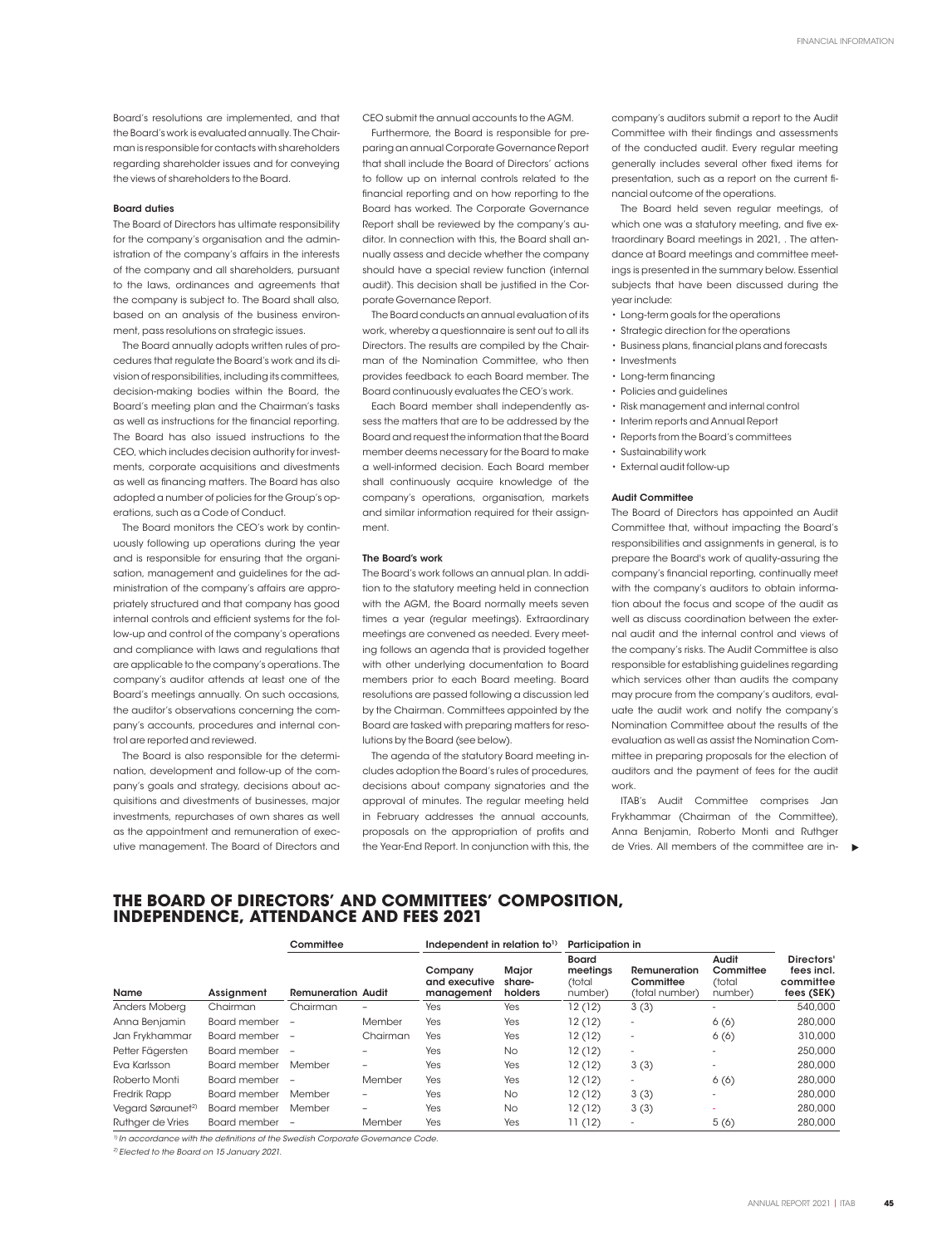**D** dependent of the company and its executive management as well as the company's major shareholders. Jan Frykhammar has financial reporting qualifications. The company thus fulfils the requirements of the Swedish Companies Act.

In 2021, the Audit Committee held six minuted meetings, and maintained ongoing contact with the company's auditors. The Audit Committee also had a number of contacts with Group management. In 2021, fees for the Audit Committee's work comprised SEK 60,000 to the Chairman of the Committee and SEK 30,000 to each of the other members.

## Remuneration Committee

The Remuneration Committee's primary tasks are preparing the Board's decisions on issues regarding remuneration principles, remuneration and other terms of employment for executive management, monitoring and evaluating ongoing schemes and schemes concluded during the year regarding variable remuneration to executive management as well as monitoring and evaluating the application of the guidelines for remuneration to senior executives decided by the AGM as well as current remuneration structures and remuneration levels in the company. ITAB's Remuneration Committee has also been tasked with preparing issues regarding remuneration and other employment terms for the presidents of other companies in the Group.

The tasks of the Remuneration Committee include preparing the Board's decisions on proposals for guidelines for remuneration of senior executives, and drafting the Board of Directors' annual remuneration report on the application of the company's remuneration guidelines for approval at the AGM. The Board shall prepare proposals for new guidelines at least every four years, or before that if there is a need for significant adjustments, and present the proposal for resolution at the AGM. The guidelines shall apply until new guidelines have been adopted by an AGM. The current guidelines were adopted by the 2021 AGM (see Note 8). The Board does not intend to propose any adjustments to these guidelines prior to the 2022 AGM. The 2020 Remuneration Report adopted by the 2021 AGM is available on ITAB's website, itabgroup.com.

ITAB's Remuneration Committee comprises Eva Karlsson, Anders Moberg (Chairman of the Committee), Fredrik Rapp and Vegard Søraunet The CEO is co-opted at committee meetings.

In 2021, the Remuneration Committee held three minuted meetings. During the year, fees for the Remuneration Committee's work comprised SEK 40,000 to the Chairman of the Committee and SEK 30,000 to each of the other members.

# CEO AND GROUP MANAGEMENT

The CEO is appointed by the Board to be responsible for the company's day-to-day management in line with the Swedish Companies Act and within the framework established by the Board. The CEO's decision authority with respect to investments, corporate acquisitions and divestments as well as financing issues is subject to rules adopted by the Board. In consultation with Chairman of the Board, the CEO prepares the requisite

information and supporting material for decisions in advance of Board meetings, presents agenda items and motivate proposed resolutions. The current CEO, Andréas Elgaard, took up his position in September 2019.

The CEO leads the work of Group management and makes decisions in consultation with other members of senior management. ITAB's Group management comprises President & CEO Andréas Elgaard, Chief Financial Officer Ulrika Bergmo Sköld, Chief Operating Officer & Senior Vice President – SBU Lighting Jesper Blomquist, Senior Vice President – MBU South Europe Glauco Frascaroli, Senior Vice President – MBU North Europe Roy French, Senior Vice President – Group Strategy & Transformation & SBU Retail Technology Nick Hughes, General Counsel Frida Karlsson, Senior Vice President - People & Culture Pernilla Lorentzon and Senior Vice President – MBU Central Europe Klaus Schmid.

A more detailed presentation of the CEO and Group management can be found on page 89. Remuneration of the CEO and Group management in the 2021 financial year is presented in Note 8 on pages 65-68.

## Group staff units

Group staff units that report directly to Group management have responsibility for business development, finance, insurance, HR, purchasing, IT, information, investor relations, legal affairs, communications, consolidated accounts and Group-wide administration. Projects that cover all or the majority of the Group's companies are controlled and coordinated from here. Within each area, handbooks and policies are drawn up that regulate the work in the subsidiaries.

## AUDITORS

To examine the company's annual accounts, consolidated accounts and accounting records as well as the administration of the Board of Directors and CEO, a registered auditing company or one or two authorised public accountants shall be appointed by the AGM according to the Articles of Association. The auditors report to the shareholders at the AGM via their Auditor's Report.

The election of auditors in ITAB took place at the 2021 AGM and pertained to the term up to and including the 2022 AGM. The company's auditor is the registered auditing company Ernst & Young AB, with authorised public accountant Joakim Falck as auditor in charge. Joakim Falck has been the auditor for ITAB since 2018. His other audit assignments include Nolato AB, XANO Industri AB, Garo AB, Hexpol AB, Nefab AB, One Partner Group AB and Gyllensvaans Möbler AB.

The company's auditor works in accordance with an audit plan that incorporates the views of the Board and its Audit Committee. The auditor then reports his/her observations to executive management teams, Group management and ITAB's Board and its Audit Committee both during the course of the audit and in conjunction with the adoption of the annual accounts. The company's auditor also participates at the AGM and describes and expresses his opinion about the audit work. The independence of the external

auditor is regulated by special instructions adopted by the Board, which stipulate the areas in which the external auditor may be engaged on matters beyond regular audit work. Ernst & Young continuously tests its independence in relation to the company and submits a written affirmation to the Board every year, stating that the auditing firm is independent from ITAB.

 In 2021, a total of SEK 2 million (3) was paid in fees for Ernst & Young's services in addition to the audit assignment.

## ETHICAL GUIDELINES

ITAB works to ensure that its business operations adhere to stringent demands on integrity and ethics. The Board has adopted a so called Code of Conduct for Group operations, which also includes ethical guidelines. The Code of Conduct emphasises the importance of each and every employee, that the Group is to offer a safe and healthy work environment, and that ITAB works continuously to reduce its environmental impact. It also points out that ITAB stands for straightforward, honest communication and that all employees have to respect commercial confidentiality. If an issue relating to business ethics arises at company level, there is a system in place detailing how employees should report directly to the Group and how such issues will be handled. In accordance with the Code of Conduct, ITAB has a zero-tolerance policy regarding all forms of bribery and corruption.

ITAB regularly reviews and evaluates internal controls in all subsidiaries, which provides reasonable assurance of an appropriate and effective operation, reliable financial reporting and compliance with laws and ordinances. The internal audit also includes a follow-up of the sustainability programme and the Code of Conduct. The president of each individual company within the ITAB Group is responsible for ensuring compliance with local regulations. All of ITAB's employees are covered by the Group-wide Code of Conduct and have signed to confirm that they are complying with the Code.

No known cases of corruption were discovered in the Group in 2021. ITAB has also conducted separate reviews and training regarding anti-corruption, primarily in countries where the Group is deemed to face the greatest risks of violations of the ethical guidelines. Since the end of 2017, there is also a separate Group-wide supplier policy containing fundamental business ethics requirements that ITAB imposes on its suppliers. In order to ensure that ITAB is complying with GDPR, training has been conducted for employees who process personal data as part of their work.

# INTERNAL CONTROLS FOR THE FINANCIAL REPORTING

According to the Swedish Companies Act, the Board is responsible for internal controls aimed at protecting the company's assets and thereby the investments of its owners. This responsibility includes annually assessing the financial reporting that the Board receives and setting requirements for its content and presentation to ensure the quality of the reporting. This requirement entails that financial reporting must be appropriate, ap